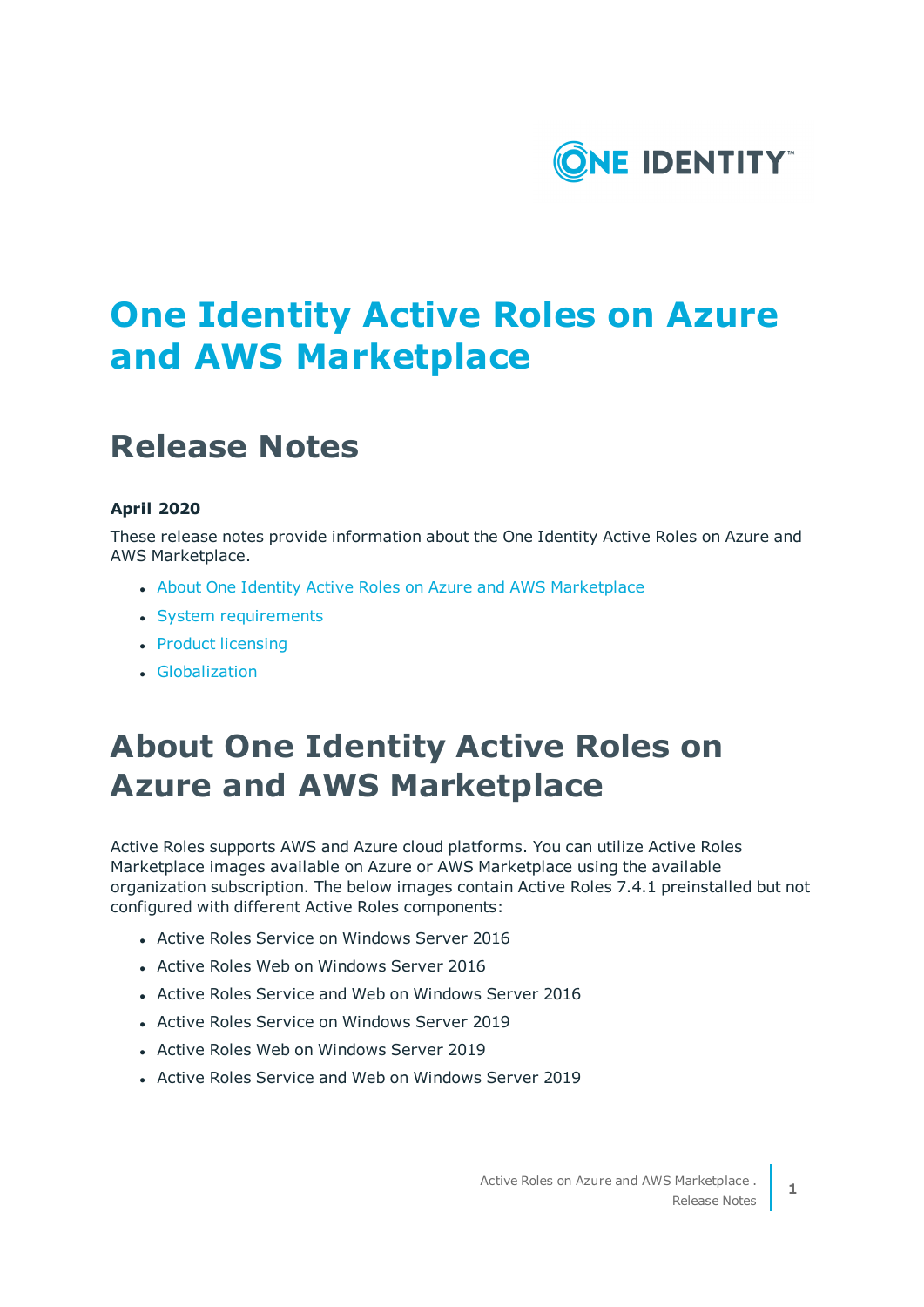Above mentioned images contain specific components of Active Roles 7.4.1 according to their respective configurations, such as, Service, Web, or both. For additional Active Roles components, you should modify the Active Roles installation. For more information on modifying Active Roles installation, see the *Active Roles Quick Start Guide*.

**CAUTION: Currently, AWS EC2 instances that are preinstalled with Active Roles are not available on AWS Marketplace. However, with the AWS subscription you can create virtual machines or EC2 instances, install Active Roles, and configure them using the prerequisites and the procedure provided in the Active Roles on Azure and AWS Marketplace User Guide.**

For more information on the supported environment configurations, see the *Active Roles on Azure and AWS Marketplace User Guide*.

## **Supported Platforms**

Active Roles on Azure and AWS Marketplace is supported on the following platforms.

- Windows Server 2016
- **.** Windows Server 2019

For more information on the [configurations](#page-2-0) and platforms, see Supported configurations.

#### **Supported Active Roles version**

The current release of the Azure and AWS Marketplace images support the following version of Active Roles:

<span id="page-1-0"></span> $\bullet$  Active Roles version 7.4.1

### **System requirements**

This section lists the minimum hardware requirements, recommended configurations, configurations that are supported, and configurations that are not supported on Azure and AWS Marketplace.

NOTE: When setting up a virtual environment, carefully consider the configuration aspects such as CPU, memory availability, I/O subsystem, and network infrastructure to ensure the virtual layer has the necessary resources available. Please consult [One](https://support.oneidentity.com/essentials/support-guide#tab3) [Identity's](https://support.oneidentity.com/essentials/support-guide#tab3) Product Support Policies for more information on environment virtualization.

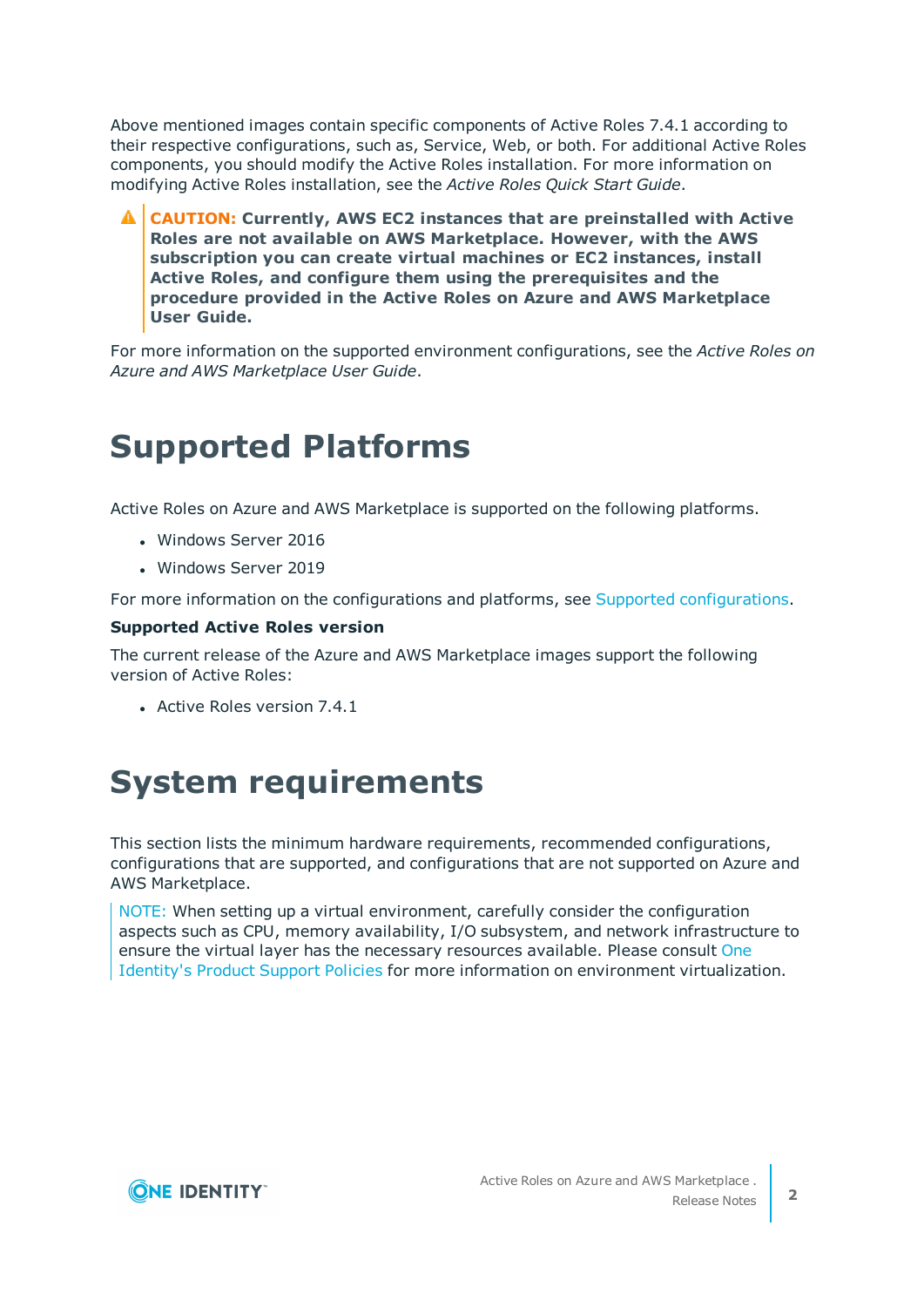### **Hardware requirements**

This section briefs about the minimum hardware requirements to ensure optimal performance.

- A server with Microsoft Windows Server 2016, 4 Core vCPUs, and 8GB RAM- Used as a Domain Controller with ADFS services that connects to Azure hosted AD.
- A server with Microsoft Windows Server 2016, 4 Core vCPUs, and 8GB RAM- Used as an Exchange Server
- A server with Microsoft Windows Server 2012, 1 Core vCPUs, and 2GB RAM- Used for Administration activity
- A server with Microsoft Windows Server 2012, 1 Core vCPUs, 2GB RAM- Used for ARS Administrator portal, Self-Service portal, and Help desk portal.
- A server with Microsoft Windows Server 2012 R2, SQL Server 2012 SP4, 1 Core vCPUs, and 2GB RAM- Used as a Database Server.
- A server with Microsoft Windows Server 2016, 8 Core vCPUs, and 16GB RAM- Used for Synchronization services.

NOTE: The minimum hardware requirement specified here is applicable for small environments. For a more detailed information about the recommended configuration on small and medium environment, see *Supported environment configurations* topic in the *Active Roles Azure and AWS Marketplace User Guide*.

### <span id="page-2-0"></span>**Supported configurations**

This topic briefs about the supported configurations in Azure and AWS Marketplace images.

Before choosing a type of Azure VM or AWS EC2 instance, see the links available here, that help in selecting the suitable configuration based on the requirement.

- For Azure- [https://azure.microsoft.com/en-us/pricing/details/virtual](https://azure.microsoft.com/en-us/pricing/details/virtual-machines/windows/)[machines/windows/](https://azure.microsoft.com/en-us/pricing/details/virtual-machines/windows/)
- For AWS- <https://aws.amazon.com/ec2/instance-types/>

The following examples briefly outline the types of environments supported by Active Roles on Azure and AWS Virtual machine configurations:

<sup>l</sup> **Small**

- Active Directory environment with 15000 AD accounts.
- Dynamic Groups with 3000 Users.
- Group Families on Department/location attributes.
- 10 Virtual Attributes on the User Objects.

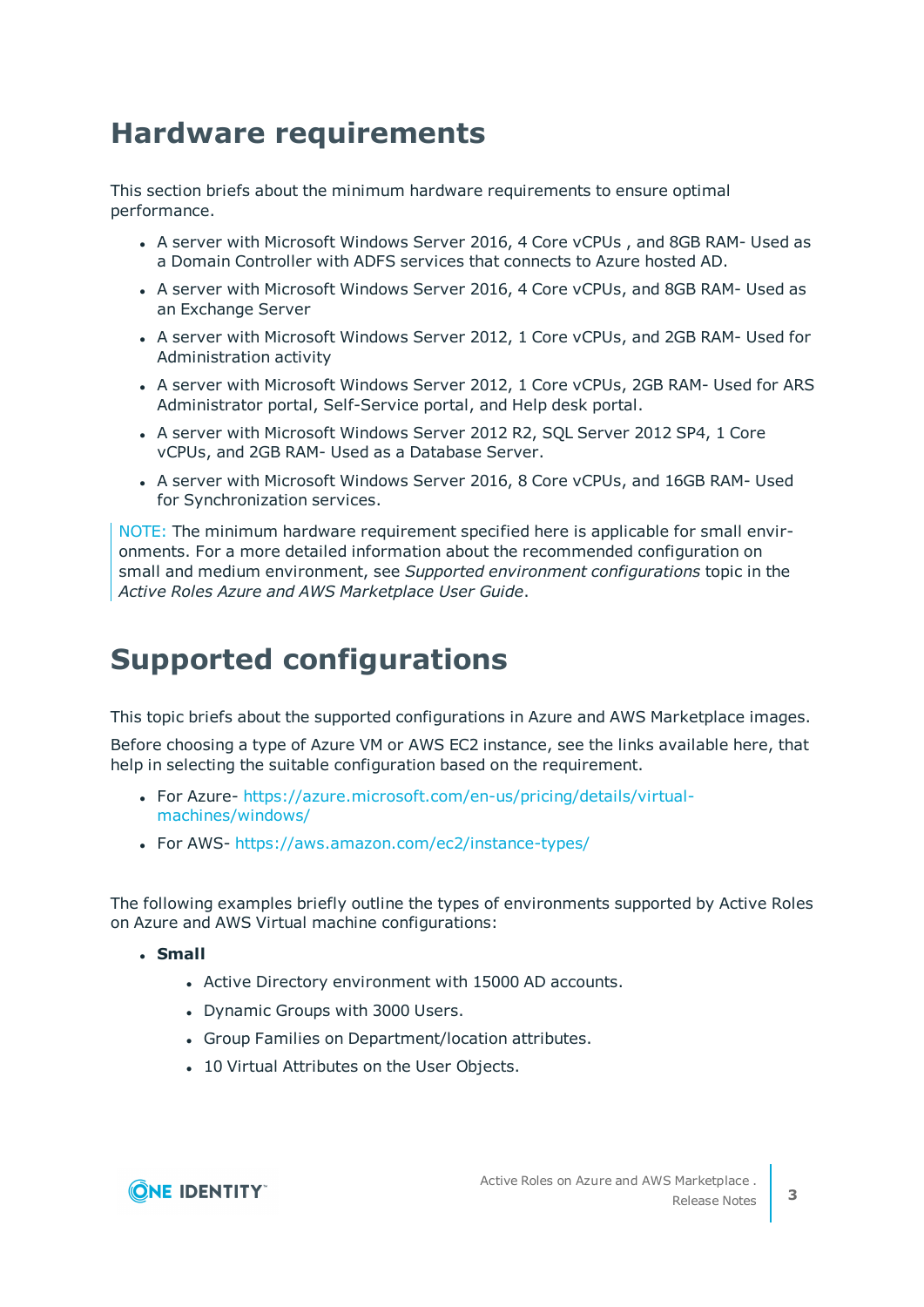- Managed Units with 10 Virtual Attributes.
- Enable Mailbox provisioning on Exchange server.
- Script Policies for Provisioning Home Folders, set attributes such Description, Manager, property generation policy, de-provisioning policy.
- Quest Authentication Services Add-ON.

### <sup>l</sup> **Medium**

- Active Directory environment with 50000 AD accounts.
- Dynamic Groups with 10000 Users.
- Group Families on Department/location attributes.
- 10 Virtual Attributes on the User Objects.
- Managed Units with 10 Virtual Attributes.
- Enable Mailbox provisioning on Exchange server.
- Script Policies for Provisioning Home Folders, set attributes such Description, Manager, property generation policy, de-provisioning policy.
- Workflows to modify the user objects.
- Quest Authentication Services Add-ON.

IMPORTANT: One Identity recommends to use the Azure-F4s series for environment with 30 to 50 concurrent users for optimal performance. For more information on the supported configurations, see the table below.

### **A** CAUTION:

- <sup>l</sup> **Currently, AWS EC2 instances that are preinstalled with Active Roles are not available on AWS Marketplace. However, with the AWS subscription you can create virtual machines or EC2 instances, install Active Roles, and configure them using the prerequisites and the procedure provided in the Active Roles on Azure and AWS Marketplace User Guide.**
- <sup>l</sup> **The configurations mentioned here have limited support depending on the quantity of Dynamic Groups (DG), Managed Units (MU), policies, scripts, workflows, and other infrastructural considerations. One Identity reserves the right to withhold support until the customer moves the configuration inline with the Supported configurations.**

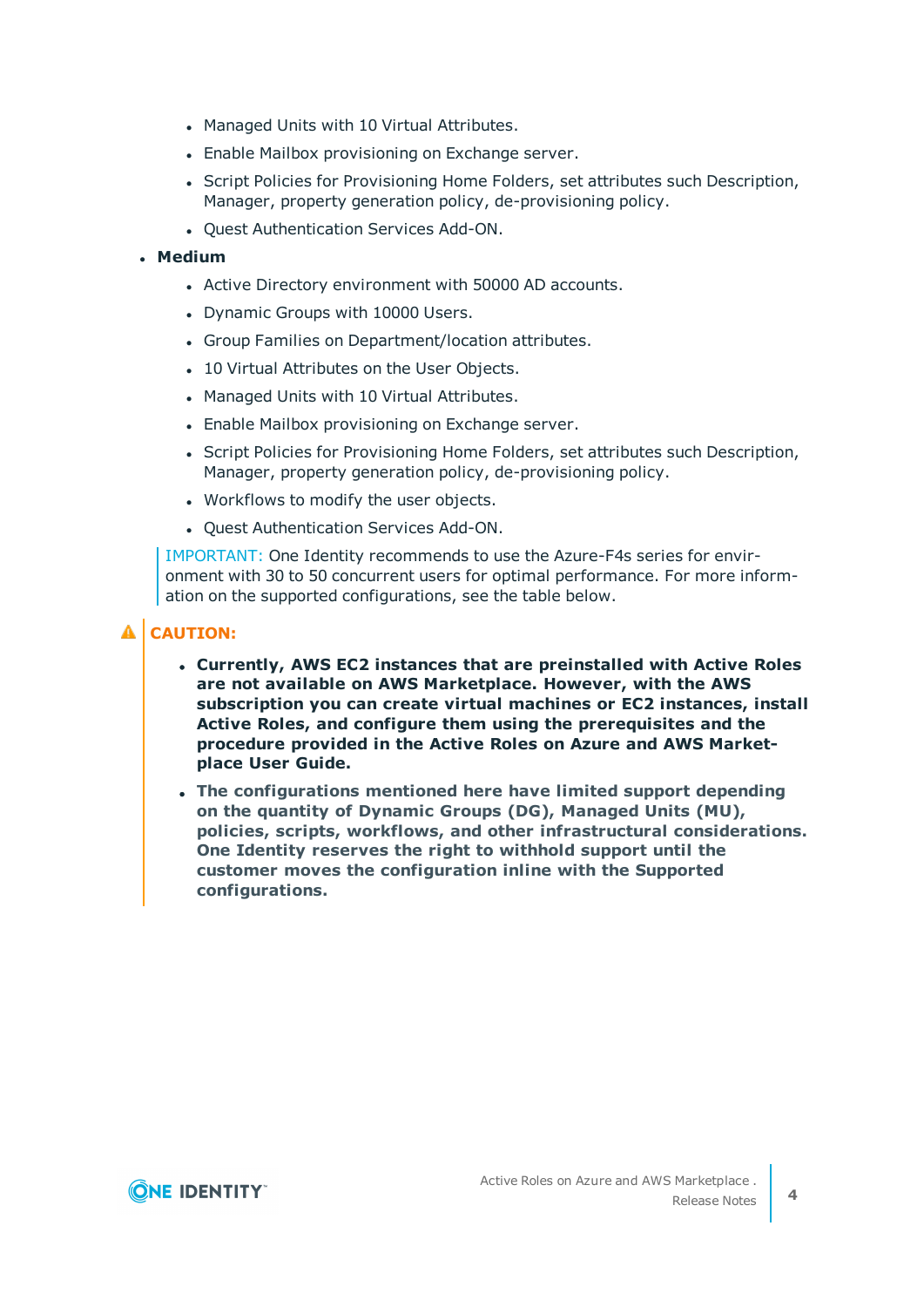### **Legend:**

- **W** Web service
- **.** S- Active Roles service
- **WS-** Web service and Active Roles service

### **Table 1: Fully Supported Platforms for Active Roles Deployments**

| <b>Environment</b> | <b>VM Configuration</b>       | <b>Concurrent</b><br><b>Users</b> | <b>Active Roles Components</b> |             |            |                        |             |            |
|--------------------|-------------------------------|-----------------------------------|--------------------------------|-------------|------------|------------------------|-------------|------------|
|                    |                               |                                   | <b>Windows</b><br>2016         |             |            | <b>Windows</b><br>2019 |             |            |
|                    |                               |                                   | W                              | $\mathbf S$ | <b>WS</b>  | W                      | $\mathbf S$ | <b>WS</b>  |
| <b>Small</b>       | Azure- B4ms (4 vCPU<br>16GB)  | 50                                | <b>No</b>                      | <b>No</b>   | <b>No</b>  | <b>No</b>              | <b>No</b>   | Yes        |
|                    | Azure-B2ms (2vCPU 8GB)        | 50                                | Yes                            | Yes         | <b>Yes</b> | Yes                    | Yes         | <b>No</b>  |
|                    | Azure-B2s(2vCPU 4GB)          | 30                                | Yes                            | Yes         | Yes        | Yes                    | Yes         | No         |
|                    | Azure-B2s(2vCPU 4GB)          | 10                                | No                             | No          | No         | N <sub>o</sub>         | <b>No</b>   |            |
|                    | AWS-t2.large (2vCPU<br>8GB)   | 50                                | <b>No</b>                      | Yes         | Yes        | Yes                    | Yes         | <b>No</b>  |
|                    | AWS-t2.xlarge (4vCPU<br>16GB) | 50                                | Yes                            | <b>No</b>   | <b>No</b>  | <b>No</b>              | <b>No</b>   | <b>Yes</b> |
|                    | AWS-t2.medium (2vCPU<br>4GB)  | 50                                | Yes                            | Yes         | Yes        | Yes                    | Yes         | Yes        |
| <b>Medium</b>      | Azure-B2s (2vCPU 4GB)         | 10                                | Yes                            | Yes         | Yes        | Yes                    | Yes         | Yes        |
|                    | Azure-B2 series               | 30                                | Yes                            | Yes         | Yes        | Yes                    | Yes         | <b>No</b>  |
|                    | Azure-F4s series              | 30                                | Yes                            | Yes         | Yes        | Yes                    | Yes         | Yes        |
|                    | Azure-F4s series              | 50                                | Yes                            | Yes         | Yes        | Yes                    | Yes         | Yes        |
|                    | AWS-t2.xlarge (4vCPU<br>16GB) | 50                                | Yes                            | Yes         | Yes        | Yes                    | Yes         | Yes        |
|                    | AWS-t3a.medium (2vCPU<br>4GB) | 10                                | Yes                            | Yes         | Yes        | Yes                    | Yes         | Yes        |

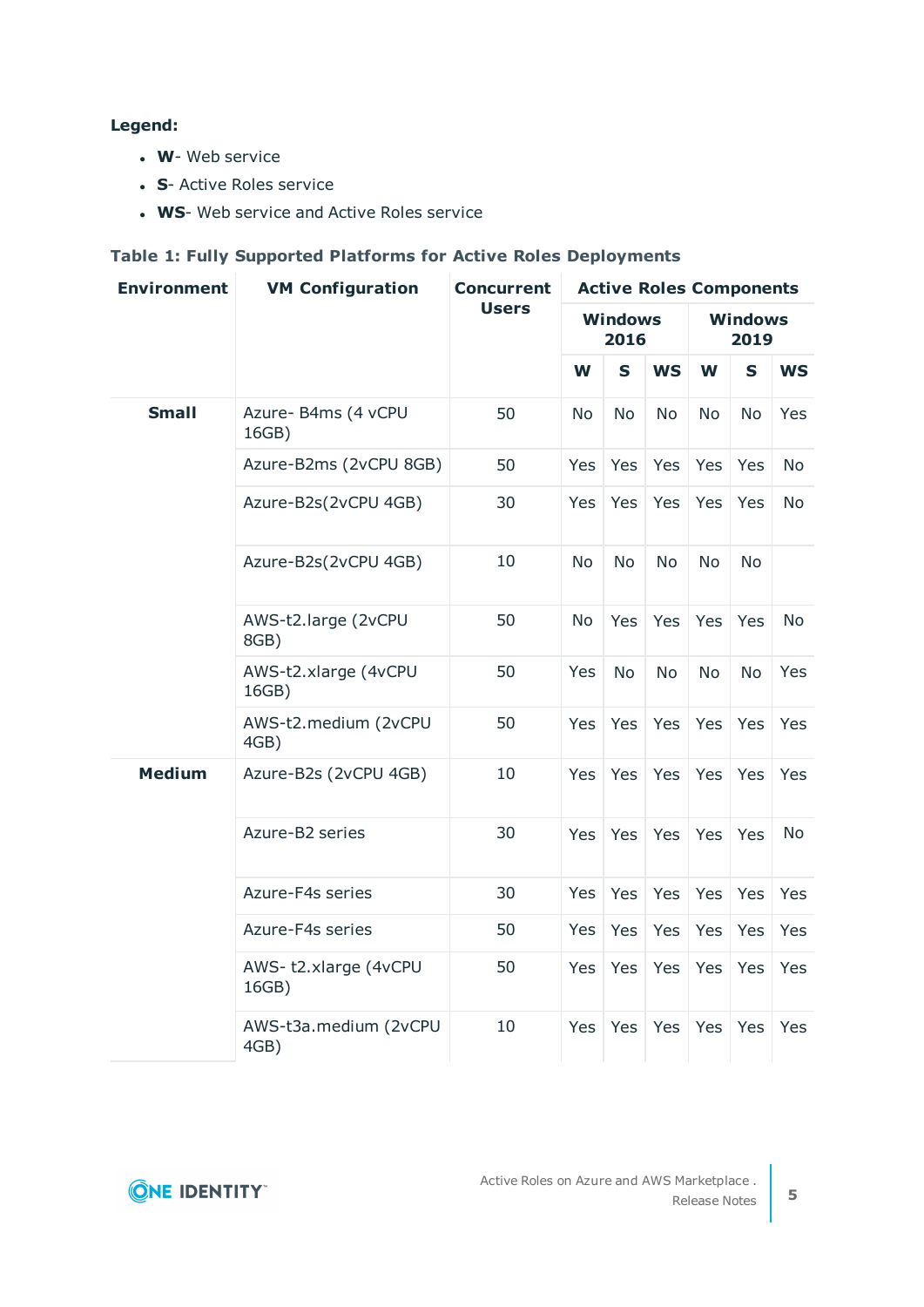### **Supported environment configurations**

Active Roles support the following environment configurations.

- **Cloud only-** All required resources for Active Roles to function exist on the same cloud platform.
- **Cross-cloud** Some of the resources for Active Roles to function can be on another cloud platform. For example, AWS with Azure.

NOTE: Currently, Active Roles support AWS with Azure or Azure with AWS cloud platforms.

**• Hybrid on-premises**- Some of the resources for Active Roles to function can be on cloud and on the on-premises environment.

### **A** CAUTION:

- <sup>l</sup> **One Identity does not support or assist in configuring or troubleshooting network connectivity or performance issues related to network.**
- <sup>l</sup> **Currently, AWS EC2 instances that are preinstalled with Active Roles are not available on AWS Marketplace. However, with the AWS subscription you can create virtual machines or EC2 instances, install Active Roles, and configure them using the prerequisites and the procedure provided in the document.**

For more information on the supported environment configurations, see the *Active Roles on Azure and AWS Marketplace User Guide*.

## <span id="page-5-0"></span>**Product licensing**

Use of this software is governed by the Software Transaction Agreement found at [www.oneidentity.com/legal/sta.aspx](http://www.oneidentity.com/legal/sta.aspx). This software does not require an activation or license key to operate.

## **Additional resources**

Join the Active Roles community at <https://www.oneidentity.com/community/active-roles> to get the latest product information, find helpful resources, test the product betas, and participate in discussions with the Active Roles team and other community members.

For the most recent documents and product information, see <https://support.oneidentity.com/active-roles/>.

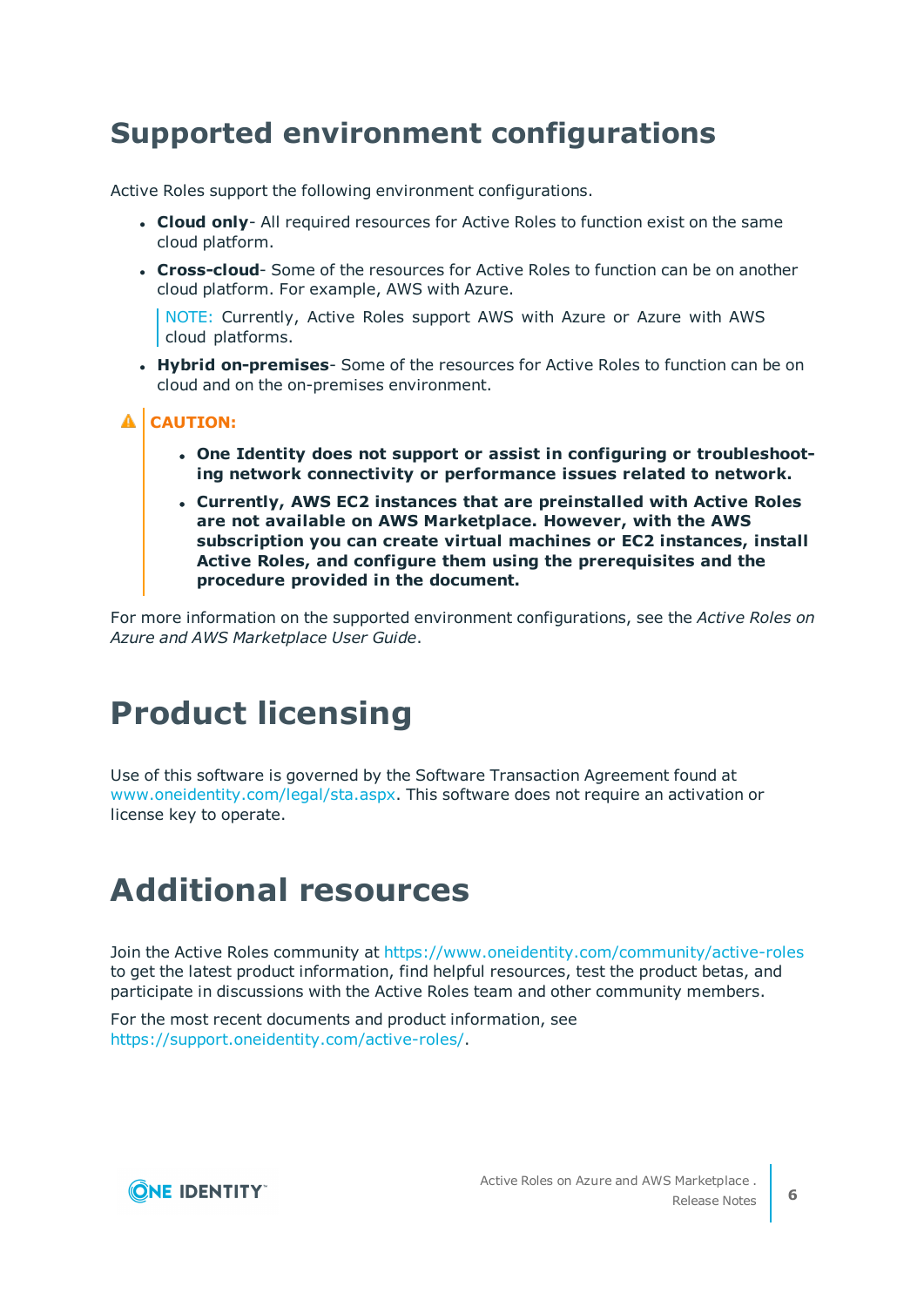## <span id="page-6-0"></span>**Globalization**

This section contains information about installing and operating this product in non-English configurations, such as those needed by customers outside of North America. This section does not replace the materials about supported platforms and configurations found elsewhere in the product documentation.

This release is Unicode-enabled and supports any character set. It supports simultaneous operation with multilingual data. This release is targeted to support operations in the following regions: North America, Western Europe and Latin America, Central and Eastern Europe, Far-East Asia, Japan.

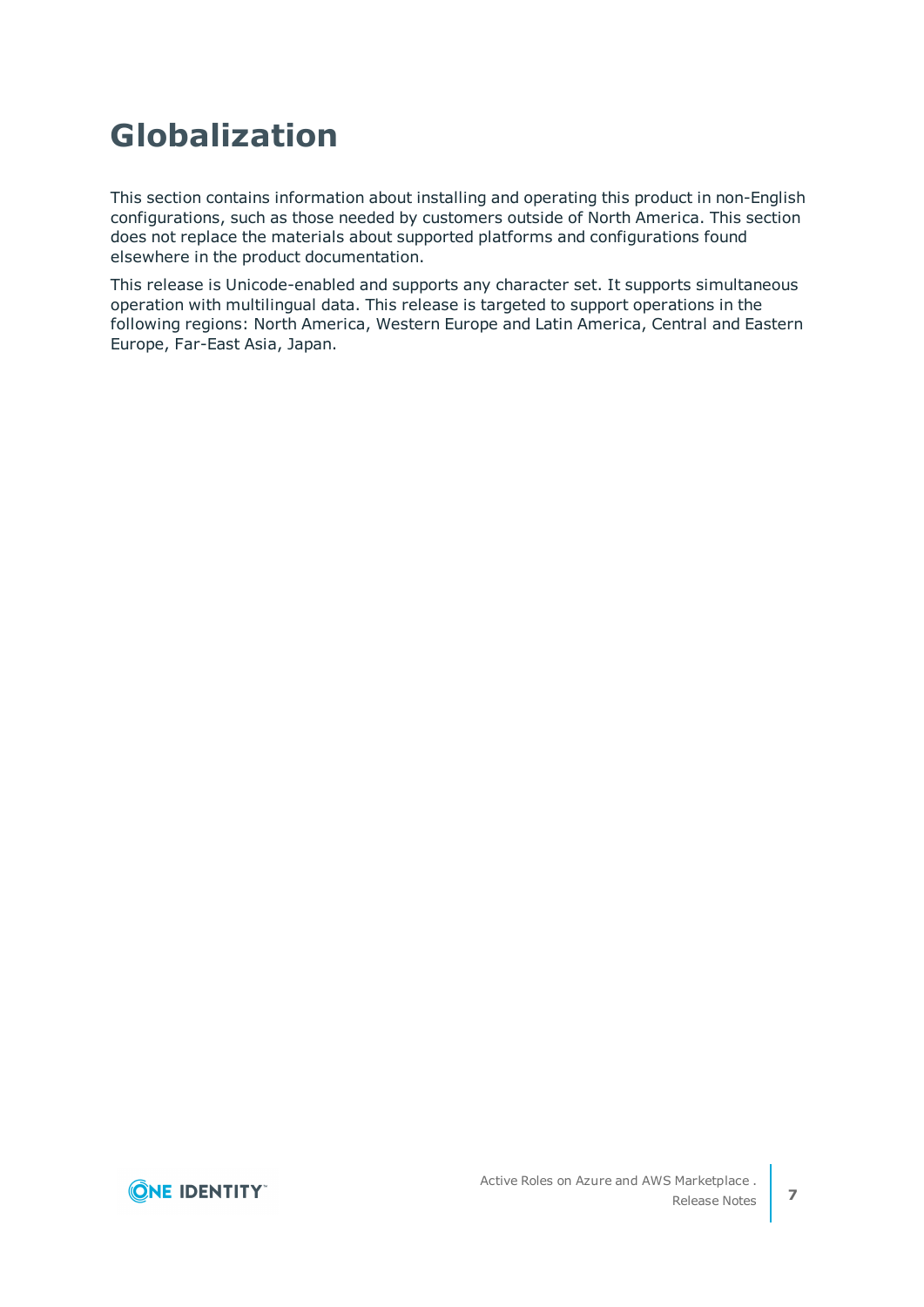### **About us**

One Identity solutions eliminate the complexities and time-consuming processes often required to govern identities, manage privileged accounts and control access. Our solutions enhance business agility while addressing your IAM challenges with on-premises, cloud and hybrid environments.

### **Contacting us**

For sales and other inquiries, such as licensing, support, and renewals, visit <https://www.oneidentity.com/company/contact-us.aspx>.

### **Technical support resources**

Technical support is available to One Identity customers with a valid maintenance contract and customers who have trial versions. You can access the Support Portal at [https://support.oneidentity.com/.](https://support.oneidentity.com/)

The Support Portal provides self-help tools you can use to solve problems quickly and independently, 24 hours a day, 365 days a year. The Support Portal enables you to:

- Submit and manage a Service Request
- View Knowledge Base articles
- Sign up for product notifications
- Download software and technical documentation
- . View how-to videos at [www.YouTube.com/OneIdentity](http://www.youtube.com/OneIdentity)
- Engage in community discussions
- Chat with support engineers online
- View services to assist you with your product